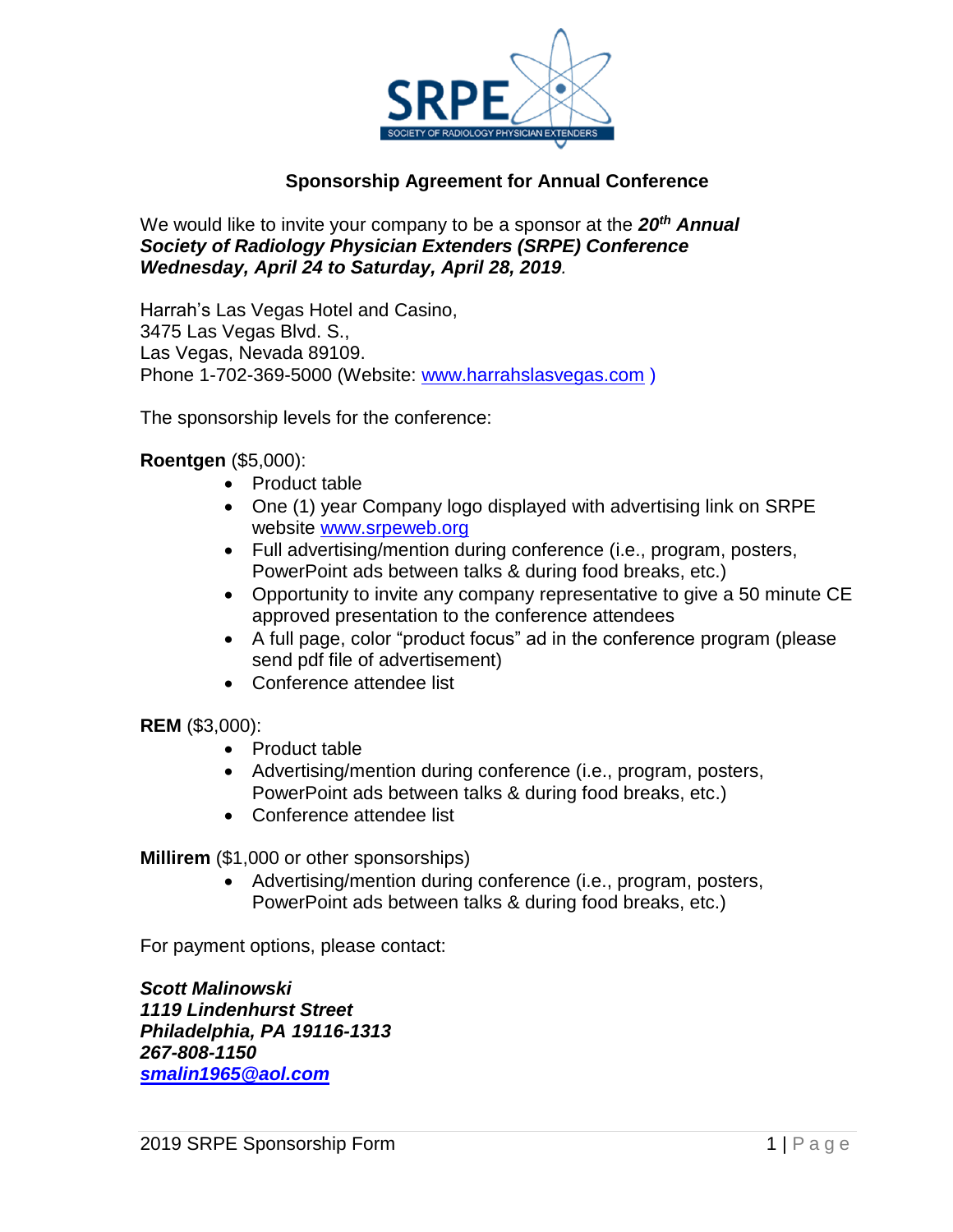If requested, SRPE will furnish the Tax Identification Number as required by federal guidelines and records for allocation of funds. A schedule of the educational meeting will also be forwarded as it is finalized.

Please provide: Your company profile (75 words or less) Your company URL and logo Your product profile page

*The conference committee and the SRPE board would like to invite your company's representative(s) to attend our evening social as our guest(s) on Thursday at 6:00 pm by the pool; it is a great night of networking and fellowship among our attendees.*

Display Dates: Friday, April 26 & Saturday April 27, 2019 Display Times: Friday 7:30 a.m.-5:00 p.m.,  $*$ Saturday 7:30 a.m. to 4:00 p.m. Set Up: Thursday afternoon or evening after 3:30 p.m. or early Friday morning.

### **\*Please plan on disassembling your booth by Saturday at 4:00 p.m.**

On behalf of the conference committee, the officers, and members of the Society of Radiology Physician Extenders, I would to thank you for your consideration, cooperation, and support of our conference.

Sincerely, Dave Hardwick, RPA C: 217-620-1634 [xrayhrdwk@hotmail.com](mailto:xrayhrdwk@hotmail.com)